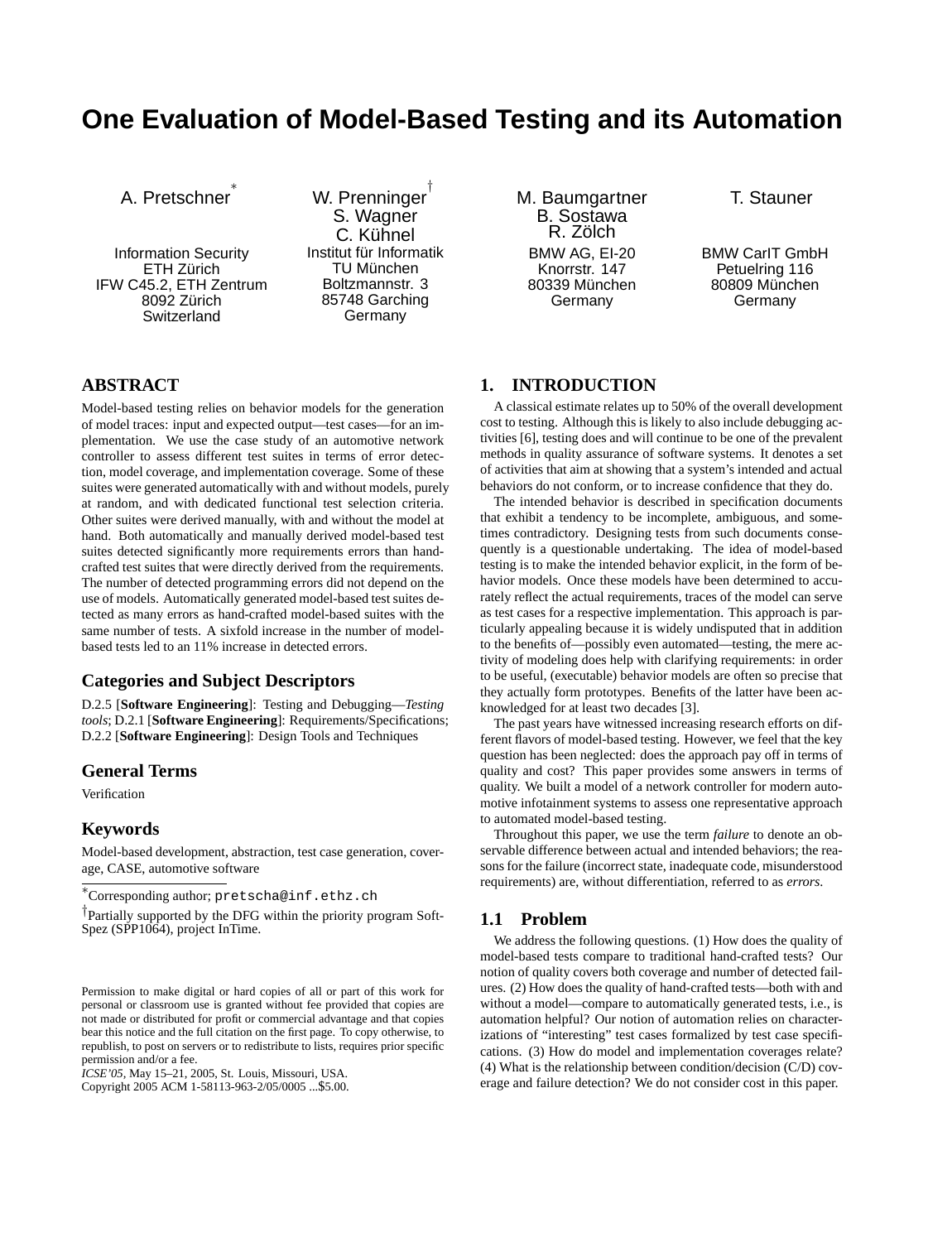## **1.2 Results and Consequences**

Our main results are summarized as follows. (1) Tests derived without using a model detect fewer failures than model-based tests. The number of detected *programming errors*is approximately equal, but the number of detected *requirements errors*—those that necessitate changing the requirements documents—is higher. (2) Automatically generated test suites detect as many failures as handcrafted model-based test suites with the same number of tests. A sixfold increase in the number of automatically generated tests leads to 11% additionally detected errors. None of the test suites detected all errors. Hand-crafted model-based tests yield higher model coverage and lower implementation coverage than the automatically generated ones. (3) There is a moderate positive correlation between model and implementation C/D coverages. (4) There is a moderate positive correlation between C/D implementation coverage and failure detection, and a strong positive correlation between C/D model coverage and failure detection. Higher C/D coverage at the levels of both the model and the implementation does not necessarily imply a higher failure detection rate.

Implications are threefold. (1) In terms of failure detection, the use of models pays off. (2) Even if entire domains can be identified where *implementation* C/D coverage strongly correlates with failure detection, this does not necessarily mean that these positive results carry over when the same criteria are used for automated test case generation from *models*. (3) If the number of actually executed test cases matters, evidence for the benefits of automated test case generation remains to be provided.

We are aware that our findings do not necessarily generalize (see Sec. 5). We think that a set of publicly accessible medium and large-scale studies like this one will allow to draw more general conclusions in the future.

## **1.3 Experimental setup**

In a first step, we used existing requirements documents—informal message sequence charts (MSCs)—to build an executable behavior model of the network controller. This revealed inconsistencies and omissions in the specification documents which were updated accordingly. They were then used (1) by developers of a third-party software simulation of the controller—our system under test, (2) by test engineers who, without the model, had to test this system, and (3) by different engineers who both manually and automatically derived tests on the grounds of the model.

The test suites were applied to the implementation; failures were counted and classified. The model itself, as "ultimate reference", was not included in the requirements documents. This explains why there are requirements errors at all: the updated specification MSCs did not capture all the implementation behaviors that, later on, exhibited mismatches with the model's behavior.

## **1.4 Contribution**

We are not aware of studies that systematically compare automatically generated test suites to hand crafted ones. We are also not aware of real-world studies that try to precisely measure the benefits of using explicit models for testing as opposed to not using them. We see our major contribution in providing numbers that indicate the usefulness of explicit behavior models in testing, and in stimulating the discussion on the usefulness of automation and the use of structural criteria in model-based testing.

## **1.5 Overview**

Sec. 2 defines our notion of model-based testing in general, the modeling tool we used, and the technology of test case generation. Sec. 3 gives an overview of the network controller. Sec. 4 presents different test suites and their performance. Sec. 5 discusses the findings of our case study, Sec. 6 describes related work, and Sec. 7 concludes.

#### **2. MODEL-BASED TESTING**

This section provides a description of model-based testing in general, the CASE tool AUTOFOCUS, and a sketch of the generation of test cases from AUTOFOCUS models.

#### **2.1 Basics**

The general idea of model-based testing (of deterministic systems) is as follows. An explicit behavior model encodes the intended behavior of an implementation called *system under test*, or SUT. Modeling languages include statecharts, Petri nets, the UML-RT, or ordinary code. Traces of the model are selected, and these traces constitute test cases for the SUT: input and expected output.

The model must be more abstract than the SUT. In general, abstraction can be achieved in two different ways: (1) by means of encapsulation: macro-like structures as found in compilers, library calls, the MDA, or J2EE, or (2) by deliberately omitting details and losing information such as timing behavior. Now, if the model was not more abstract than the SUT in the second sense, then the efforts of validating the model would exactly match the efforts of validating the SUT. (We use the term validation when an artifact is compared to often implicit, informal requirements.)

While the use of abstraction in model-based testing appears methodically indispensable, and, for the sake of intellectual mastery, desirable, it incurs a cost: details that are not encoded in the model obviously cannot be tested on the grounds of this model. In addition, it entails the obligation of bridging the different levels of abstraction between model and SUT: input to the model, as given by a test case, is concretized before it is fed to the SUT. The output of the latter is abstracted before it is compared to the output of the model as defined by the test case. The hope is that one can split the inherent complexity of a system into an abstract model, and driver components that perform concretizations and abstractions. The granularity of the comparison between the system's and the model's output depends on the desired precision of the test process: as an extreme case, each output can be abstracted into whether or not an exception was thrown. In some situations, this may be meaningful enough to initiate further actions.

In most cases, one needs selection criteria on the set of all traces of the model. We call them *test case specifications*. These are intensional: rather than specifying each test case on its own, one specifies a characteristics and has some manual or automatic generator derive test cases that exhibit the characteristics. Examples include coverage criteria, probability distributions, or the definition of a state of the model one considers interesting. They can also be given by functional requirements in the form of restricted environment models that make sure the model of the SUT can only perform certain steps [23]. This also includes fault models. In this sense, test case specifications can be structural, stochastic, or functional.

To summarize the procedure in the present study, we built a model of the network controller and a rudimentary environment model for the nodes in the network. As far as model-based tests are concerned, this model together with the test case specifications of Sec. 4.2.1 was used to derive a set of model traces, or runs. There are no explicit fault models; these are implicitly represented in the test case specifications. By projecting a trace onto the behavior of the controller, we get a test case for its implementations: input and expected output. With suitable concretizations and abstractions, we stub the actual nodes by the information contained in the test case. The network itself as well as the controller were not stubbed.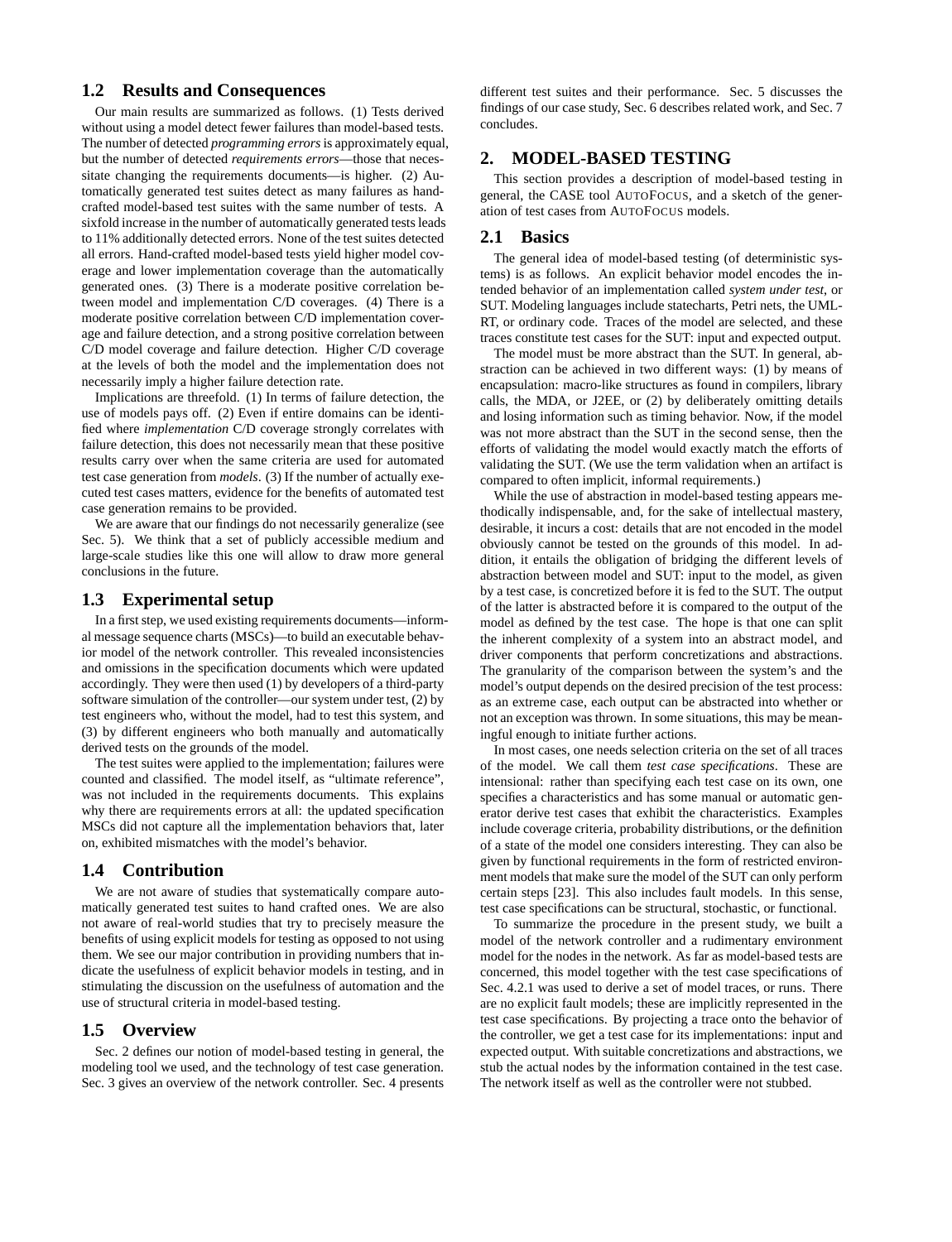

**Figure 1: SSD of the MOST NetworkMaster**

## **2.2 AutoFocus**

We use the CASE tool AUTOFOCUS [17] for modeling the network controller. The core items of AUTOFOCUS specifications are components. A component is an independent computational unit that communicates with its environment via so called ports. Ports are typed. Two or more components can be linked by connecting their ports with directed channels. In this way, component networks evolve which are described by *system structure diagrams* (SSDs). As an example, Fig. 1 shows the structure of the network controller. It is explained in Sec. 3.1.

SSDs are hierarchical. This means that each component can recursively be described as a set of communicating subcomponents. Atomic components are components which are not further refined. For these components a behavior must be defined. This is achieved by means of extended finite state machines (EFSMs). Fig. 2, also described in Sec. 3.1, depicts the EFSM of a central component of the network controller.

An EFSM consists of a set of control states (bubbles), transitions (arrows), and is associated with local variables. The local variables form the component's data state. Each transition is defined by its source and destination control states, a guard with conditions on input and the current data state, and an assignment for local variables and output ports. Transitions can fire if the condition on the current data state holds and the actual input matches the input conditions. Assignments modify local variables. After execution of the transition, the local variables are set accordingly, and the output ports are bound to the values computed in the output statements. These values are then copied to the input ports that are connected by channels. Guards and assignments are defined in a Gofer-like functional language that allows for the definition of possibly recursive data types and functions.

AUTOFOCUS components are timed by a common global clock: they all perform their computations simultaneously. Each clock cycle consists of two steps: first each component reads the values on its input ports and computes new values for local variables and output ports. New values are copied to the output ports where they can be accessed immediately via the input ports of connected components. In addition to the simple time-synchronous execution and communication semantics of AUTOFOCUS, it is the use of a functional language that makes AUTOFOCUS models amenable to test case generation.

#### **2.3 Test Case Generation**

Test case generation is performed by translating the model into a Constraint Logic Programming (CLP) language, and adding the test case specification—a full-fledged environment model, or sets of constraints. Execution of this CLP program then successively enumerates all traces of the model (and "guesses" all possible input values). In fact, the model is executed symbolically: rather than enumerating single traces—input, output, local data of all components—of the model, we work with sets of values in each step instead. States are not visited multiple times which is why in each step, the currently visited set of states is only taken into consideration if it is not a specialization of a previously visited set of states. We omit details of the translation and state storage here and refer to earlier work [25].

Even with test case specifications and state storage, the number of computed test cases that satisfy a test case specification may be too large. In this case, one has to add further constraints, i.e., test case specifications, or pick some tests at random.

#### **3. THE MOST NetworkMaster**

*MOST (Media Oriented Systems Transport)* is an infotainment network tailored to the automotive domain. Its public specification [19] is maintained by the MOST cooperation that includes major automotive companies. This public specification does not contain the informal sequence diagrams that we used in our study. MOST is a ring topology that supports synchronous and asynchronous communication at up to 24.8 Mbps. Various devices, such as a CD changer or a navigation system, are connected in order to provide MOST applications to the user. These applications are represented by *function blocks* that reside in MOST devices. Examples of a function block include *CDPlayer* and the special function block *NetBlock*. This function block is available in every device and can be used to get information about the other function blocks. Each function block provides several functions that can be used by other function blocks. For instance, a *CDPlayer* can be asked to *start*, *stop*, etc. All function blocks and functions are addressed by standardized identifiers.

The network exhibits three central master function blocks, one of which is the NetworkMaster (NM), the subject of our study. It is responsible for ensuring consistency of the various function blocks, for providing a lookup service, and for assigning logical addresses.

#### **3.1 Model of the NetworkMaster**

Fig. 1 depicts the functional decomposition of the NM into AUTO-FOCUS components. The NM provides two basic services. The first is to set up and maintain the *central registry*. The central registry contains all function blocks and their associated network addresses currently available in the network. This service is modeled by component RegistryMgr. The second service is to provide a lookup service from function blocks to network addresses. This task is modeled by component RequestMgr. Components Divide and Merge are needed for technical reasons; they distribute incoming and merge outgoing signals.

Fig. 2 depicts the EFSM of component RegistryMgr which is the most complex in the model. For the sake of simplicity, we do not provide any guards and actions on transitions here. The component's data space is partitioned into three control states (bubbles): NetOff models the state when the NM is switched off; in state SystemConfigCheck the NM performs a system configuration check, i.e., it sets up or checks the central registry; and in state ConfigurationStatusOk the MOST network is in normal operation, i.e., the nodes in the network are allowed to communicate freely.

Including the environment model, the model consists of 17 components with 100 channels and 138 ports, 12 EFSMs, 16 distinct control states (bubbles), 16 local variables, and 104 transitions. 34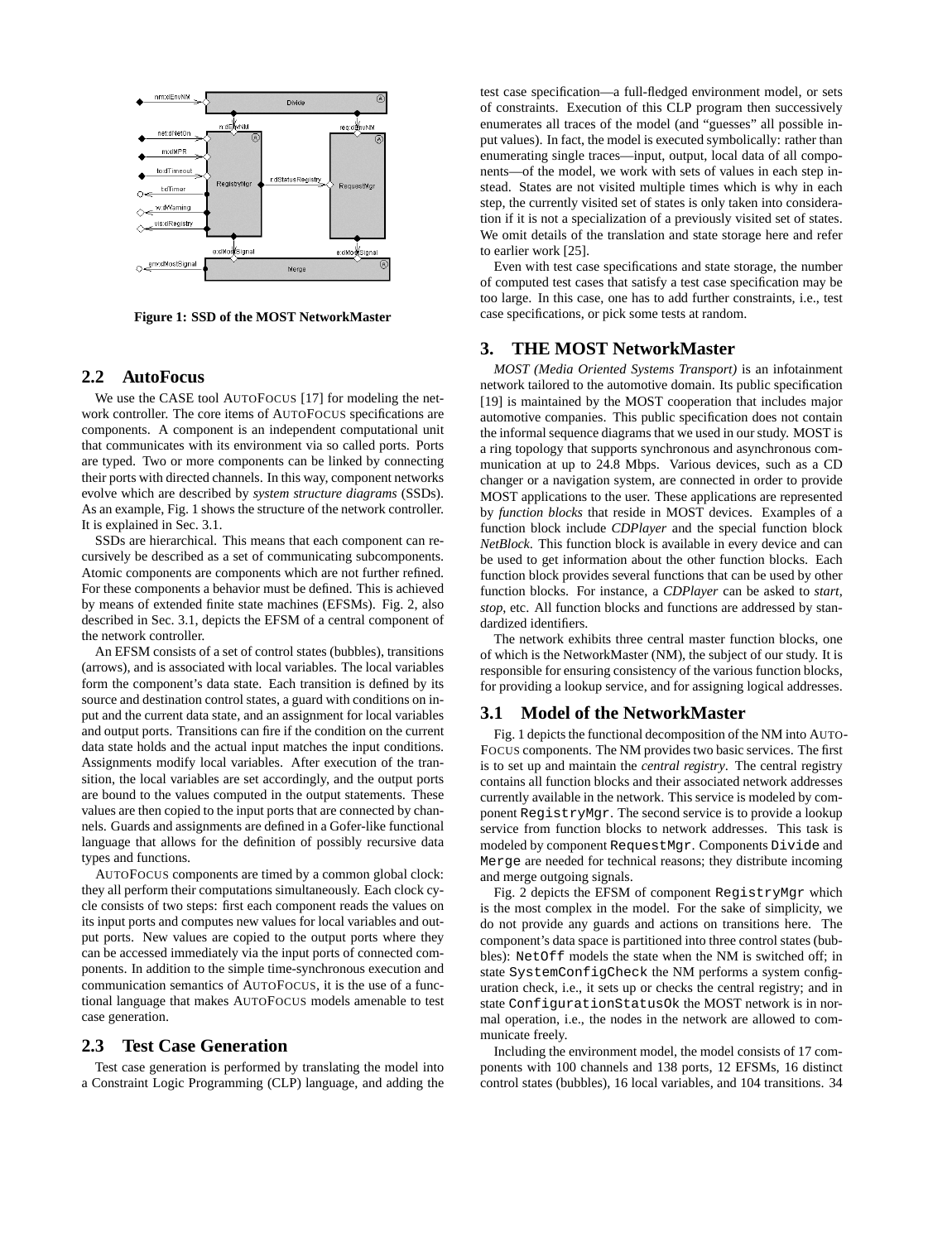

**Figure 2: RegistryManager's Behavior**

data types were defined by means of 80 constructors. The number of defined functions—used in guards and assignments—is 141. The model's complexity lies in these functions and in the transition guards. The part of the implementation that the model roughly corresponds to, amounts to 12,300 lines of C code, without comments. Five general abstraction principles were applied in the model.

- 1. In terms of *functional abstraction*, we focused on the main functionality of the NM, namely setting up and maintaining the registry, and providing the lookup service. We omitted node monitoring which checks from time to time whether or not all nodes in the ring are alive.
- 2. In terms of *data abstraction*, we reduced data complexity in the model, e.g., by narrowing the set of MOST signals to those which are relevant for the NM behavior, and by building equivalence classes on error codes which the NM treats identically.
- 3. In terms of *communication abstraction*, we merged consecutive signals that concern the same transaction in actual hardware into one signal.
- 4. In terms of *temporal abstraction*, we abstracted from physical time. For instance, the timeout that indicates expiration of the time interval the NM should wait for the response of a node is abstracted by introducing two symbolic events: one for starting the timer, and a nondeterministically occurring one for expiration of the timer. This nondeterministic event is raised outside of the NM model which hence remains deterministic.
- 5. Finally, in terms of *structural abstraction*, the nodes in the environment of the NM are not represented as AUTOFOCUS components, but instead by recursive data structures manipulated by one dedicated environment component. This enables us to parameterize the model in order to deal with a variable number of nodes in the network.

## **3.2 Implementation**

The SUT is a beta software simulation of the MOST NM that is connected to an actual network. The network controller is intended to be built by different suppliers, not the automotive OEM who, nonetheless, needs a software-in-the-loop simulation for integration tasks with other devices. The NM simulation was built by an external third party. Roughly, the interface of the SUT is identical to that of hardware NMs.

In order to make the abstract test cases—model traces—applicable to the SUT, we wrote a compiler that translates them into 4CS (www.4cs.de) test programs. 4CS provides a test infrastructure for MOST networks. So-called optolyzers were used to stub actual nodes: these are freely programmable nodes in the MOST network. Via 4CS, we programmed them to behave like a corresponding test case. In this way, we can stimulate the SUT. In the 4CS programs, the SUT's output is compared to the intended output as given by the test case. At the end of each test case, the central registry of the SUT was downloaded and compared to the corresponding registry of the model which is also encoded in the test cases.

We omit details of the instantiation of the general scheme of Sec. 2.1 with driver components responsible for input concretization and output abstraction. For instance, in terms of data abstraction, one arbitrary representative of an equivalence class of error codes—sent to the SUT—was chosen in order to instantiate signals. In terms of temporal abstraction, the expiration of a timer was instantiated by a wait statement containing the actual physical duration. Conversely, output of the model is converted into an executable verification statement. For example, if an output signal contains a list of items as parameter, a corresponding verification statement is created which checks if the actual list in the implementation's output is a permutation of the expected list in the model's output: the model is deliberately over-specified.

# **4. TESTS**

This section describes the general procedure of testing the NM, different test suites, and observations.

#### **4.1 Overview**

Once the model had been built, we derived different test suites (Sec. 4.2). Except for hand-crafted test cases, these consist of abstract sequences of input and expected output. We turned them into executable test cases as described in Sec. 3. Tests built without a model were manually lifted to the more abstract level of the model. Doing so allows us to (1) apply all test cases to the implementation via the 4CS compiler, (1a) check for conformance with the model, and (1b) measure coverage at the level of the implementation. In addition, we (2) applied the input part of each test case to the model and measured coverage at the level of the model. *Model coverage* is defined by means of coverage on Java (simulation) code that was generated from the model. *Implementation coverage*, on the other hand, was measured on the C code of the SUT. For the sake of comparability, we excluded those C functions that, as a consequence of abstraction, do not have counterparts in the model. However, some of the abstracted behavior is scattered over the C code, and we did not remove these parts for measurements.

Our coverage criterion is based on the control-flow of a program. *Condition/Decision (C/D) coverage* measures the number of different evaluations (a) of each atomic condition in a composed condition plus (b) the outcome of the decision. 100% coverage requires that each atomic condition be evaluated at least once to both true and false, plus the requirement that the decision takes both possible outcomes.

In addition to coverage measurements, we recorded differences between the behaviors of model and implementation, and grouped these failures into 26 classes. Since the elements of a class exhibit a similar erroneous behavior, we conjecture that the elements of each class correspond to the same fault, i.e., the same cause of the de-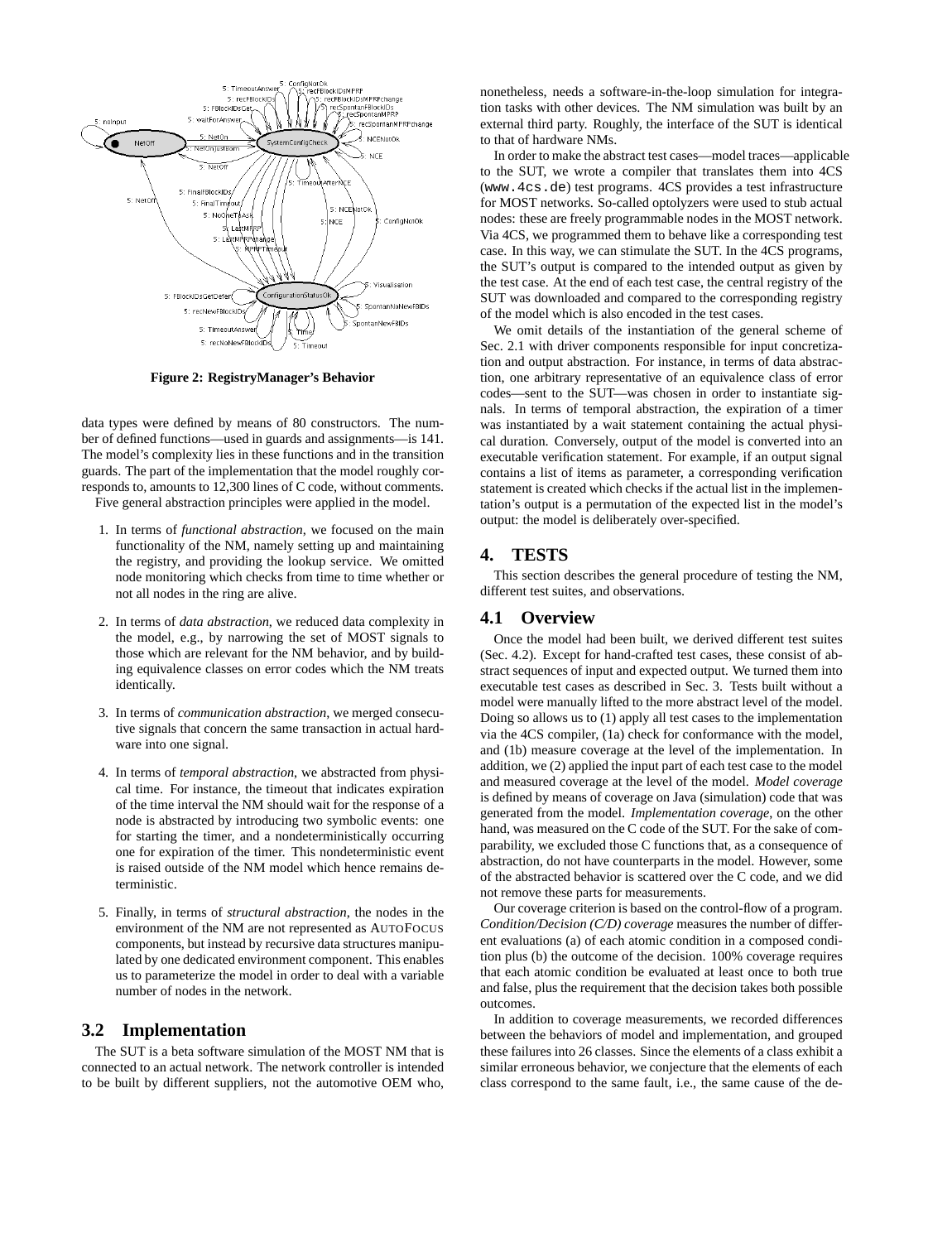| <b>Table 1: Test suites</b> |            |       |          |
|-----------------------------|------------|-------|----------|
| suite                       | automation | model | TC specs |
| А                           | manual     | yes   | yes      |
| $\mathcal{B}$               | auto       | yes   | yes      |
| $\mathcal{C}$               | auto       | yes   | no       |
| D                           | auto       | no    | n/a      |
| E                           | manual     | no    | n/a      |
| $\mathcal F$                | manual     | no    | n/a      |
|                             | manual     | no    | n/a      |

viation in behaviors. Since the SUT was built by an external third party, we could not verify this conjecture. Consistent with the terminology introduced in Sec. 1, we use the terms "failure class" and "error" interchangeably. When talking about numbers of detected errors, we always mean *distinct* errors.

Different test suites were applied in order to assess (1) the use of models vs. hand-crafted tests, (2) the automation of test case generation with models, and (3) the use of explicit test case specifications. We also provide a comparison with randomly generated tests.

#### **4.2 Test Suites**

This section describes the seven different test suites that we compared, and explains to what end we designed them. The length of all test cases varies between 8 and 25 steps (our test case generator handles test cases of arbitrary finite lengths, but for the sake of human analysis within this study, we restricted ourselves to rather short sequences). To all test cases, a postambule of 3-12 steps is automatically added that is needed to judge the internal state of the SUT (registry download). We are concerned with black-box testing an NM implementation, i.e., we do not directly access its internal state. However, because it is a software simulation, we can easily measure code coverage.

We investigated the following test suites. The exact number of tests in suites  $\{B, C, D\}$  is given in Sec. 4.3.1.

- A A test suite that was *manually* created by means of *interactively simulating the model:*  $|\mathcal{A}| = 105$  test cases.
- B Test suites that were generated *automatically*, on the grounds of the model, *by taking into account the functional test case specifications* of Sec. 4.2.1. Tests were generated at random, with additional constraints that reflect the test case specifications. The number of test cases in each suite varies between 40 and 1000. We refer to these test suites as "automatically generated".
- C Test suites that were generated at random, *automatically* on the grounds of the model, *without taking into account any functional test case specifications*.
- D Test suites that were *randomly* generated, *without referring to the model*. Sec. 4.2.2 explains how the expected output part was derived.
- E A *manually* derived test suite that represents the *original requirements message sequence charts* (MSCs). This test suite contains  $|\mathcal{E}| = 43$  test cases.
- $F$  A *manually* derived test suite that, in addition to the original requirements MSCs, contains some further MSCs. These are a result of *clarifying the requirements* by means of the model. The test suite itself was derived without the model. This test suite contains  $|\mathcal{F}| = 50$  test cases.

G A test suite that was *manually developed* with traditional techniques, i.e., without a model: 61 test cases.

All these test suites are summarized in Tab. 1. The difference between test suites  $\{\mathcal{E}, \mathcal{F}\}\$  and  $\mathcal{G}$  is that  $\{\mathcal{E}, \mathcal{F}\}\$  directly stem from requirements documents only whereas  $G$  stems from test documents (which, of course, rely on requirements themselves). The difference between A and F is similar: F is a direct result of requirements engineering activities, and A results from testing activities.

#### *4.2.1 Functional Test Case Specifications (suite* B*)*

We defined functional test case specifications in order to specify sets of test cases to be generated for suite  $B$ . Each test specification is related to one functionality of the NM, or to a part of the behavior it exhibits in special situations. We identified seven classes of functional test case specifications that we state informally.

- **TS1** Does the NM start up the network to normal operation if all devices in the environment answer correctly?
- **TS2** How does the NM react to central registry queries?
- **TS3** How does the NM react if nodes don't answer?
- **TS4** Does the NM recognize all situations when it must reset the MOST network?
- **TS5** Does the NM register signals that occur spontaneously?
- **TS6** Does the NM reconfigure the network correctly if one node jumps in or out of the network?
- **TS7** Does the NM reconfigure the network correctly if a node jumps in or out of the network more than once ?

We implemented and refined TS1–TS7 into 33 test case specifications by stipulating that specific signals must or must not occur in a certain ordering or frequency in traces of the NM model.

#### *4.2.2 Generation*

Generation of test cases was done as follows. For suite  $B$ , we translated the specifications of Sec. 4.2.1 into constraints, and added them to the CLP translation of the model (Sec. 2.3). Each of the 33 refined test case specifications basically consists of a conjunction of combinations of those constraints that correspond to the specifications TS1-TS7. The resulting CLP program was executed for test cases of a length of up to 25 steps. Computation was stopped after a given amount of time, or, as a consequence of state storage and test case specification, when there were no more test cases to enumerate. For each of the 33 specifications, this yielded suites that satisfy them. During test case generation, choosing transitions and input signals was performed at random. In order to mitigate the problems that are a result of the depth first search we use, we generated tests with different seeds for the random number generator: for each test case specification, fifteen test suites with different seeds were computed. Out of each of the fifteen suites, a few tests were selected at random. We hence generated test suites that were randomly chosen from all those test cases that satisfy the test case specifications.

Suite  $C$  was generated in a similar manner, but without any functional test case specifications. Suite  $D$  was derived by randomly generating input signals that obeyed some sanity constraints (e.g., switch on the device at the beginning of a test case) but did not take into account any logics whatsoever. In order to get the expected output part of a test case, we applied the randomly generated input to the model and recorded its output.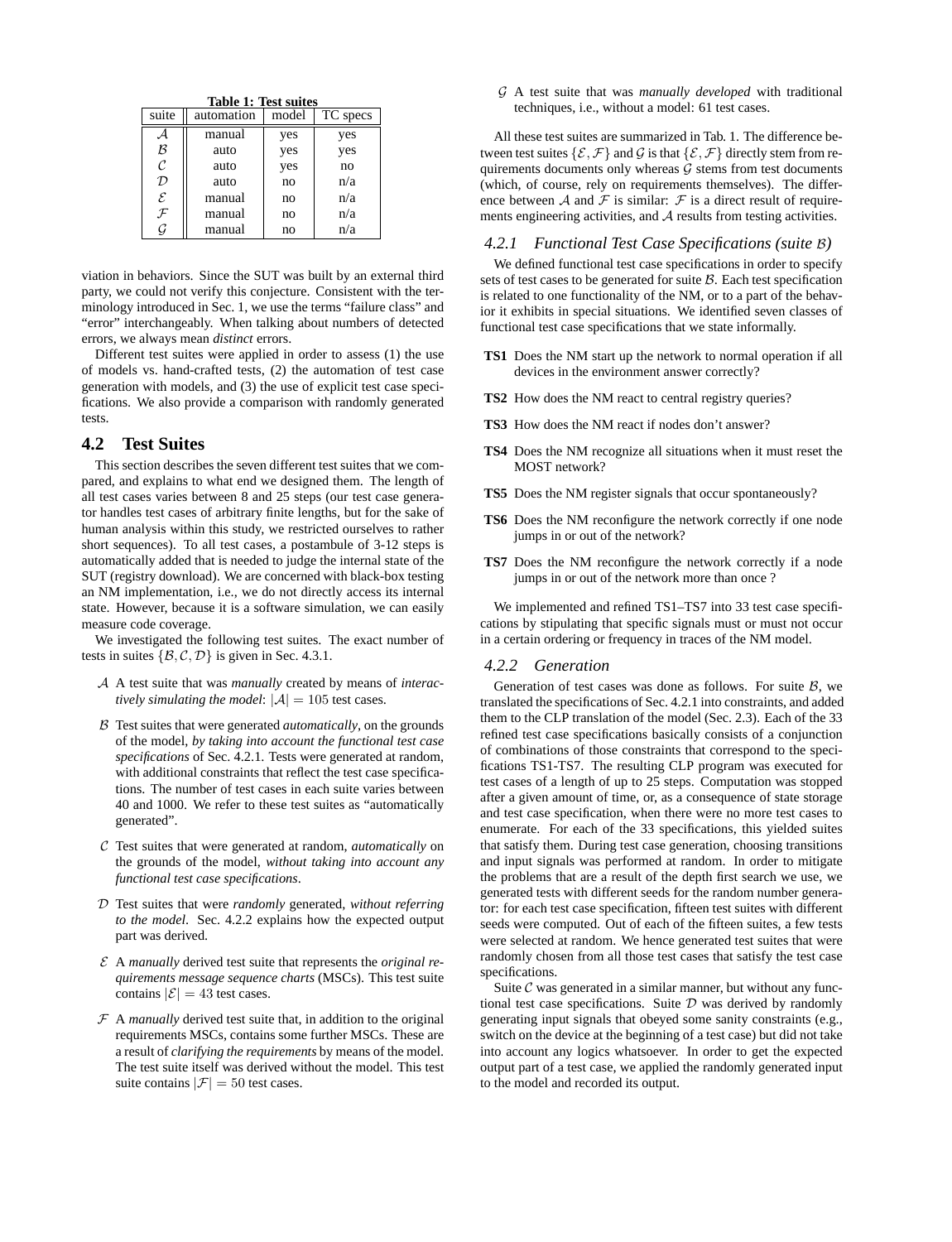

**Figure 3: Detected errors**

Hand-crafted test cases were, with the exception of test suite  $A$ , conceived without the model. The expected output parts were derived by applying the respective input to the model. Using the model for manual derivation of tests here means that knowledge of the model and its structure was an essential part of the process of designing the test suite.

## *4.2.3 Rationale*

As mentioned earlier, we address the following questions.

- 1. *Does the use of models yield better tests?* This is covered by contrasting suites  $\{D, \mathcal{E}, \mathcal{G}\}\$  to  $\{\mathcal{A}, \mathcal{B}, \mathcal{C}\}\$ . The intention behind test suites  $\mathcal E$  and  $\mathcal F$  is to give some comparative numbers when the mere execution of documented requirements scenarios is considered.
- 2. *Does automation justify the effort?* This is covered by contrasting  $\{B, C\}$  to A. Test suite C in comparison with B is used to assess the concept of test case specifications when compared to purely random testing.

#### **4.3 Observations and Interpretations**

This section describes our findings in terms of error detection, model coverage, and implementation coverage.

#### *4.3.1 Error detection*

26 errors were found during the testing phase, in addition to 3 major inconsistencies, 7 omissions, and 20 ambiguities that were found in the specification documents while the model was built. Two of the 26 errors are errors in the model, a consequence of mistaken requirements. There are 13 programming errors, and 11 requirements errors. The latter are defined by the fact that their removal involved changing the user requirements specifications (recall that these did not include the model itself as "ultimate reference": naturally, even the updated requirements MSCs,  $F$ , contained omissions and ambiguities). Changing requirements specifications wasn't necessary for programming errors. The difference between the two classes obviously also is important in terms of who is responsible for the removal, the OEM or the supplier. Out of the 24 errors in the implementation, 15 were considered severe by the domain experts, and 9 were considered non-severe. Severity means that their occurrence at runtime would jeopardize a subsequent correct functioning of the entire system. Our definition of requirements errors inherits from the notion of design errors coined by Boehm et al. [4].

Because we could not automatically assign a failure to its class (error, cf. Sec. 4.1), we had to manually check the results of running the test cases. This restricts the number of tests. In terms of suites B, we picked 4 times 5 tests and once 10 tests for each of the 33 refined test case specifications, which adds to 4\*165+330=990 tests.



**Figure 4: Differences in detected errors**

For suites  $C$ , we picked 4 times 150 tests, and 3 times 150 tests for suites D. Fig. 3 shows the errors (classes of failures) that were detected with different test suites; the first bar for suite  $\beta$  is the one that consists of 330 tests. The  $AF$  bar represents the test suite that consists of  $A \cup F$ ; these two together seemed a natural reference candidate for assessing automated tests. Fig. 4 shows the differences in terms of numbers of detected errors. Let  $\varepsilon(\mathcal{X})$  denote the errors detecetd by suite  $X$ . For a pair  $X$ ,  $Y$ , the lower bar denotes the number of errors detected by X but not by  $\mathcal{Y}: |\varepsilon(\mathcal{X})\backslash \varepsilon(\mathcal{Y})|$ . The upper bar shows the inverse:  $|\varepsilon(\mathcal{Y})\rangle \varepsilon(\mathcal{X})|$ . An asterisk,  $\star$ , refers to a cumulated test suite  $(\mathcal{B}, \mathcal{C}, \text{or } \mathcal{D})$ . In terms of suites  $\mathcal{B}, \mathcal{C},$ and  $D$ , grey bars denote suites that were not cumulated. For these suites, the number of test cases and the index of the suite are also given. The latter corresponds to the ordering of test suites in Fig. 3. For instance,  $B330$  denotes test suite  $B$  consisting of 330 tests, and  $C150-3$  denotes the third test suite C consisting of 150 tests. As an example, the leftmost bars in the figure show that  $A\mathcal{F}$  detected 2 errors that the cumulated suite  $\mathcal{B}^*$  did not detect, and conversely, that  $\mathcal{B}^*$  detected 5 errors that  $\mathcal{AF}$  did not detect.

The major observation is that model-based and hand-crafted tests both detect approximately the same number of programming errors. Requirements errors are predominantly detected by modelbased tests. This is because building the model involved a thorough review of the requirements documents, and these are directly reflected in the model. None of the test suites detected all 26 errors, and there is no correlation between test suites and the severity status of the respective detected errors (figure not shown).

Suite  $A$  (105 tests; 18 errors) detects slightly fewer errors than  $AF$  (148 tests; 20 errors). The two errors detected by  $\mathcal F$  but not by A were simply forgotten; they "should have been found". 20 is approximately the same number as the number detected by each single suite in  $\mathcal{B}^*$ . The cumulated suite  $\mathcal{B}^*$  detects 23 errors. Note that the latter consists of 990 tests while  $A\mathcal{F}$  consists of 148 tests, and one might well argue that  $A$  plus the two inattentively "forgotten" tests—hence 107 tests—makes for a fairer comparison than the entirety of  $A\mathcal{F}$ . The errors detected by  $\mathcal{B}^*$  but not  $A\mathcal{F}$  correspond to situations that appear abstruse to a human which makes us believe a human tester would not have found them—that they were detected by automatically generated suites is a consequence of the randomness involved. These situations were judged unlikely by the domain experts.

Randomly generated model-based tests (suites  $C$ , cumulated: 15 errors) detect roughly as many errors as manually designed tests  $(\mathcal{E}\text{-}\mathcal{G})$ . The latter detect more programming errors, and almost the same number of requirements errors. With a few exceptions—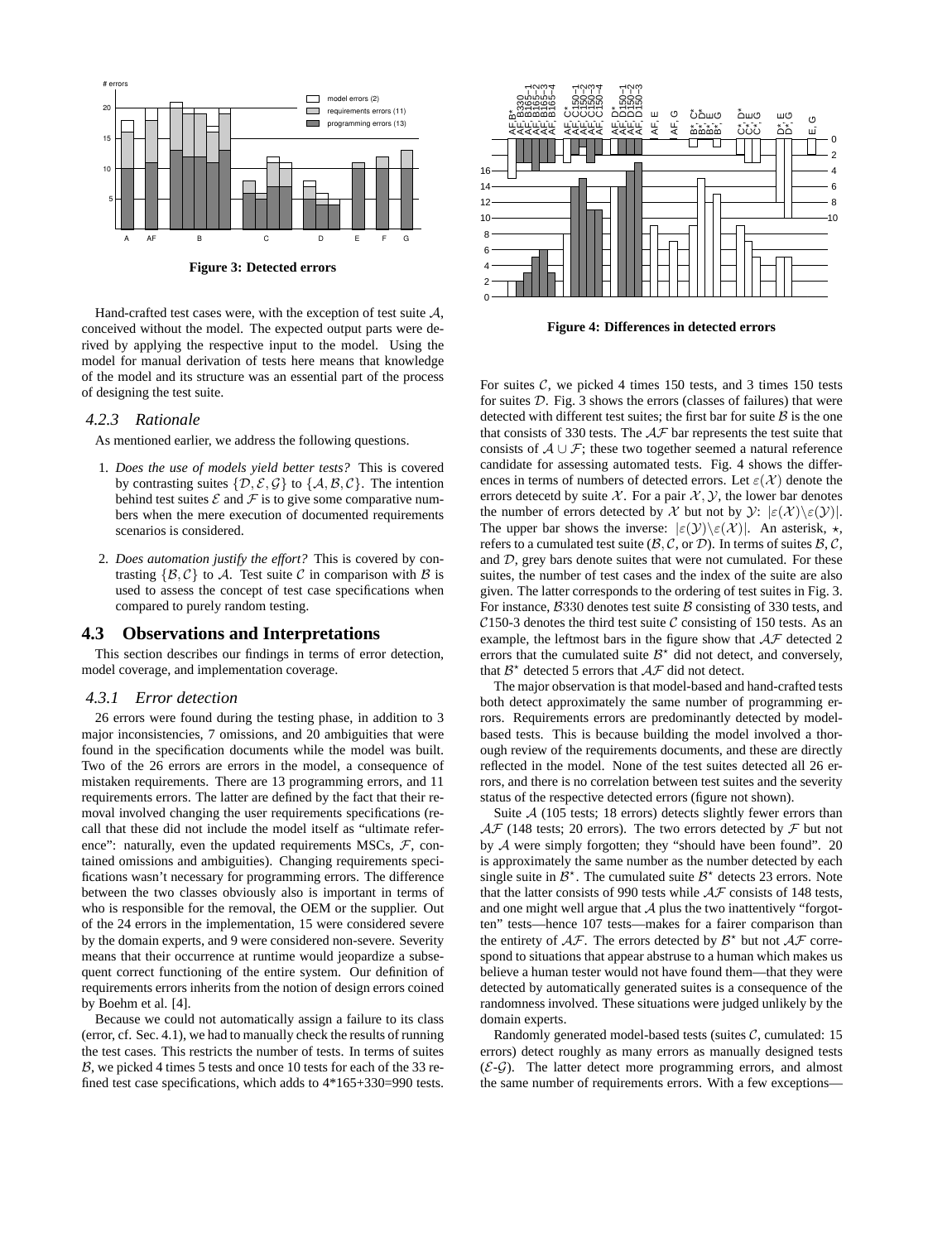

**Figure 5: Model coverage**

again "abstruse" situations—errors detected by  $\mathcal{C}^*$  are also detected by  $A\mathcal{F}$  and  $B^*$ : traces that are executed with a high probability.

Suites  $D$  (cumulated: 8 errors) exhibit the smallest number of detected errors. All of them are also detected by  $\mathcal{B}^*$ ; two errors not detected by  $A\mathcal{F}$  correspond to traces that, once more, appear abstruse to a human because of the involved randomness. The use of functional test case specifications hence ensures that respective tests perform better than purely randomly generated tests.

## *4.3.2 Model Coverage*

The model contains 1722 C/D evaluations in transition guards and functional programs used by component RegistryManager. The implementation contains 916 C/D evaluations. Fig. 5 shows C/D coverage at the level of the Java simulation code generated from the model.

For test suites with varying numbers of test cases, we display the mean that was computed from 25 experiments, i.e., 25 times a choice of  $n$  test cases out of original sets that range from  $6,000$ to 10,000 tests. The error bars denote the 98% confidence interval for the mean under the assumption that the data is approximately normally distributed. For the sake of graphical representation, we do not display any numbers for more than 550 test cases.

Coverage does not exceed 79%. The reason is the handling of pattern matching in the generated Java code with trivially true conditional statements. Except for the test cases that have been generated without a model, the 98% confidence intervals for the given means are rather small. This implies a likelihood that the displayed trends are not subject to random influences.

A yields the highest coverage which is unmatched by the second best suite  $\beta$ . That  $\mathcal A$  yields such a high coverage is explained by the fact that the same person built the model and the test case specifications of Sec. 4.2.1. This person intuitively tried to match the structure of the model. In our case study, automation could hence not match the coverage of manually generated model-based tests. A does not include all covered C/Ds of suites  $\beta$  to  $\mathcal{G}$ : even though the absolute coverage of  $A$  is the highest, it turns out that the latter yield up to 14 additional evaluations of atomic conditions. It also turned out that generated tests covered more possible input signals, a result of randomization. Manually derived test cases included some special cases that the randomly generated tests did not cover.

Suites  $\mathcal F$  and  $\mathcal G$  are the next best suites; this is explained by the fact that the improved requirements documents contain some "essential" runs of the model. Suite  $C$ , i.e, randomly generated modelbased tests, match the coverage of  $\mathcal F$  at about 500 test cases.

The comparison of test suites  $\{\mathcal{C}, \mathcal{D}\}\$  and  $\mathcal{B}$  shows that the use of functional test case specifications leads to higher coverage with



**Figure 6: Coverages**

fewer test cases. This comes as no surprise since test case specifications "slice" the model. If test cases are generated for each "slice"—which correspond to different structural elements, or rare special conditions, in the model—then there is an increased likelihood that these rare special conditions will be met. Technically, the model's state space is broken down into smaller parts, and test case generation is performed for each subspace. The smaller a state space, the more likely it is to reach its elements.

#### *4.3.3 Implementation coverage*

Technical constraints with batch processing made it impossible to run the same set of experiments on the implementation (Sec. 4.3.1). Because of the limited number of evaluated test suites we cannot display the evaluation of coverage with an increasing number of test cases. Instead, we display the relationship between model coverage and implementation coverage (Fig. 6) for test suites with a fixed number of elements. These test suites form a superset of those regarded in Fig. 3; that not all of them were considered in the error analysis is a consequence of the effort that is necessary to assign failures to failure classes (Sec. 4.3.1).

That implementation coverage does not exceed 75% is a result of the abstractions applied to the model: we excluded most C functions from the measurements that had no counterparts. However, as mentioned above, some of the behavior abstracted in the model is scattered through the code, and we did not touch these parts. One can see that test suites that were built with randomness  $(B, C, D)$ yield rather different coverages in their own classes. This is likely due to random influences: as our measurements and the 98% confidence intervals in Fig. 5 indicate at least for the model, test suites from one category tend to yield rather constant coverages.

On average, the random suites  $C$  and  $D$  yield roughly the same implementation coverage. As in the case of the model, coverage tends to increase for suite  $\beta$ . There is a moderate positive correlation between coverages (correlation coefficient  $r = .63$ ;  $P \leq .001$ ). We expected to see a stronger correlation on the grounds of the argument that the "main" threads of functionality are identical in the model and an implementation. This was not confirmed. The figure suggests that there is a rather strong (the small number of measurements forbids a statistical analysis) correlation of coverages if only the manually derived suites  $\{\mathcal{E}, \mathcal{F}, \mathcal{G}, \mathcal{A}\}\$ are regarded.

While the manually built model-based test suite A yields higher model coverage than the tests in  $\beta$ —as explained above—it exhibits a lower implementation coverage than  $\beta$ . This, again, is a result of the fact that the implementation ran into some branches that were not modeled.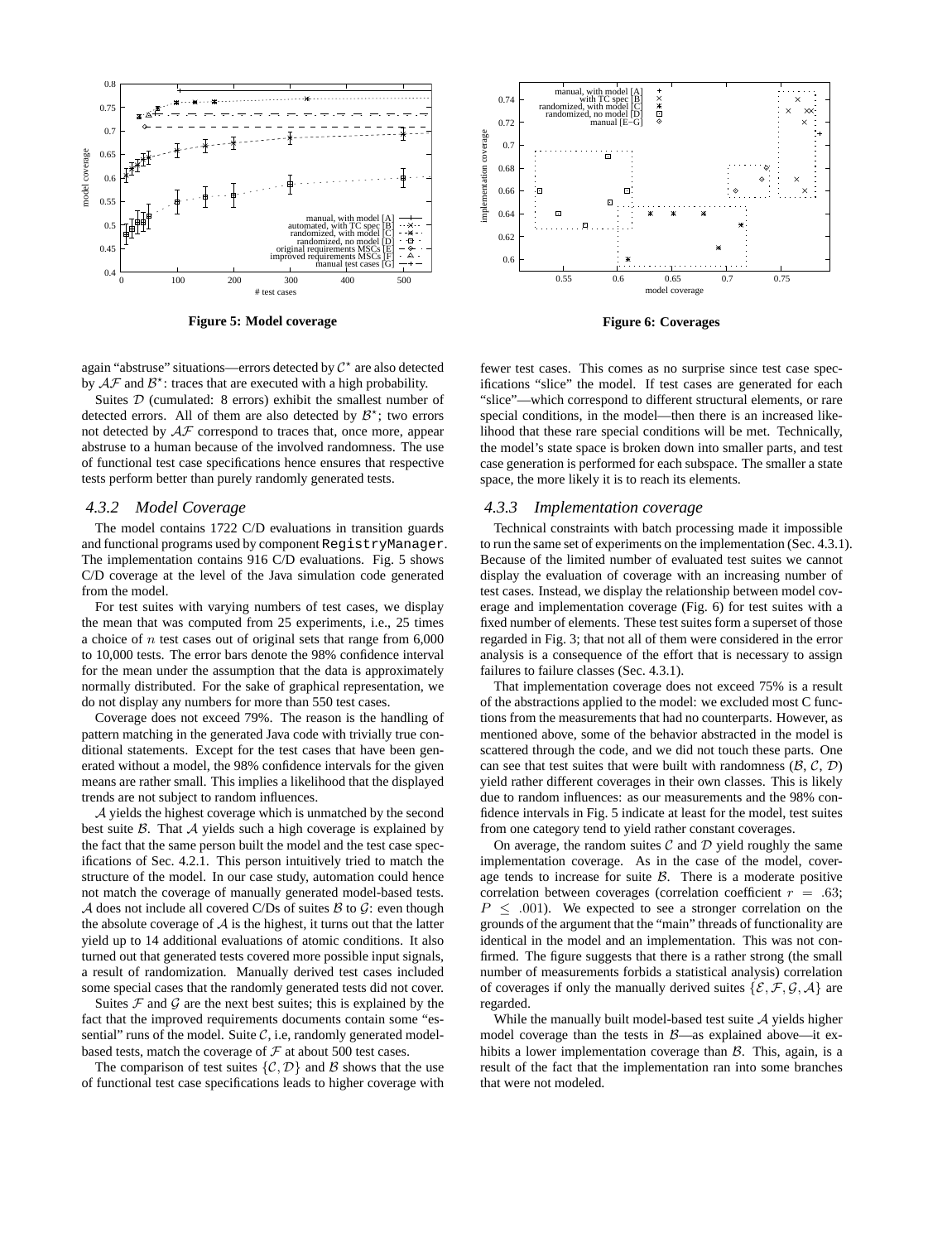

**Figure 7: Implementation coverage vs. errors**

#### *4.3.4 Coverage vs. Error Detection*

A combination of the data from Secs. 4.3.1 to 4.3.3 is given in Figs. 7 and 8. Both figures suggest a positive correlation between C/D coverage and error detection. Data is more scattered in the case of implementation coverage: correlation coefficient  $r = .68$ ( $P \leq .001$ ) for the implementation. Correlation is  $r = .84$  ( $P \leq$ .0001) for the model with a logarithmically transformed ordinate. We observe in Fig. 7 that test suite  $D$  yields a comparatively high coverage but finds few errors. As above, this is explained by the fact that implementation coverage includes functionality that is not implemented in the model, most importantly, timing issues. Furthermore, one can see that at high coverage levels, increasing coverage does not necessarily increase the number of detected errors.

#### *4.3.5 Summary*

As a bottom line, we observe the following.

- 1. The use of models significantly increases the number of detected requirements errors. Roughly, the number of detected programming errors does not depend on the use of a model. Purely random tests  $\{C, D\}$ , both with and without model, detect fewer errors than all other test suites.
- 2. None of the test suites detected all errors. When comparable numbers of tests are taken into account, hand-crafted modelbased tests detect as many errors as automatically generated tests. When compared to hand-crafted model-based tests, six times (or even 9 times if one subscribes to the argument of Sec. 4.3.1) more automatically generated tests detect three additional errors. That different test suites detect different errors suggests that a combination of test suites is preferable.
- 3. C/D coverages of model and implementation correlate moderately.
- 4. Overall, C/D coverage positively correlates with error detection, but higher coverage does not necessarily imply a higher error detection rate.
- 5. The rather high number of remaining requirements errors suggests that MSC-based requirements documents need to be complemented by the model itself.

## **5. DISCUSSION**

That the use of executable behavior models helps with clarifying requirements and detecting errors does not surprise us: the behavior



**Figure 8: Model coverage vs. errors**

model is an abstract prototype of the SUT. We consider it remarkable yet not surprising that the number of detected *programming* errors is roughly independent of the use of models.

That the benefits of automation deserve some scrutiny corresponds to our gut feeling of earlier studies [23, 25]. "Automation" must be taken with care. One, we still need humans to formulate test case specifications; that structural criteria alone do not suffice as basis for test case generation is widely undisputed. (The use of test case specifications also exhibits the intrinsic value of providing rationales for test cases.) Two, we had to perform some manual optimizations in the generated CLP code: like all approaches to test case generation we know of, our approach is not entirely a pushbutton technology yet.

Having said this, automation is indeed helpful when changes in the model have to be taken into account. Provided that test case generation is a push-button technology, it is obviously simpler to automatically generate new tests than to hand-craft them. It is possible to conceive and hand-craft 100 tests in a few hours, but this becomes more complicated for 1,000 tests. Recall how a significant increase in automatically generated model-based tests revealed some additional errors. Obviously, the length of the test cases—the number of steps that must be performed—matters in a similar way. However, the number of test cases must be restricted to a minimum because they not only have to be applied but also to be evaluated: if there is a deviation in behaviors, then the test run must be manually inspected. If 100 tests detect the same error, this becomes tedious. In addition, in the case of (the software-in-the-loop simulation of) the embedded system of our study, each test takes at least 10 seconds because of hardware limitations. This naturally restricts the number of tests that can be run. Furthermore, we found that purely randomly generated tests are difficult to interpret because they correspond to highly "non-standard" behavior.

Counting failures for reactive systems is non-trivial. When the behaviors of model and implementation differed at a certain moment in time, they tended to differ for the rest of the test case, too. We tried to associate a maximum number of errors to a test run, but were in doubt sometimes: in our statistics, the majority of test cases revealed not more than one error.

It is difficult to draw conclusions from the moderate correlation between model coverage and implementation coverage. Using coverage criteria as test case specifications for automated test case generation relies on their suspected ability to detect errors. In addition to the ongoing controversy on this subject, our results suggest some care with directly transferring findings on *implementation coverage* to *model coverage*. Model coverage, as we define it, is clearly dependent on the simulation code generator that is used.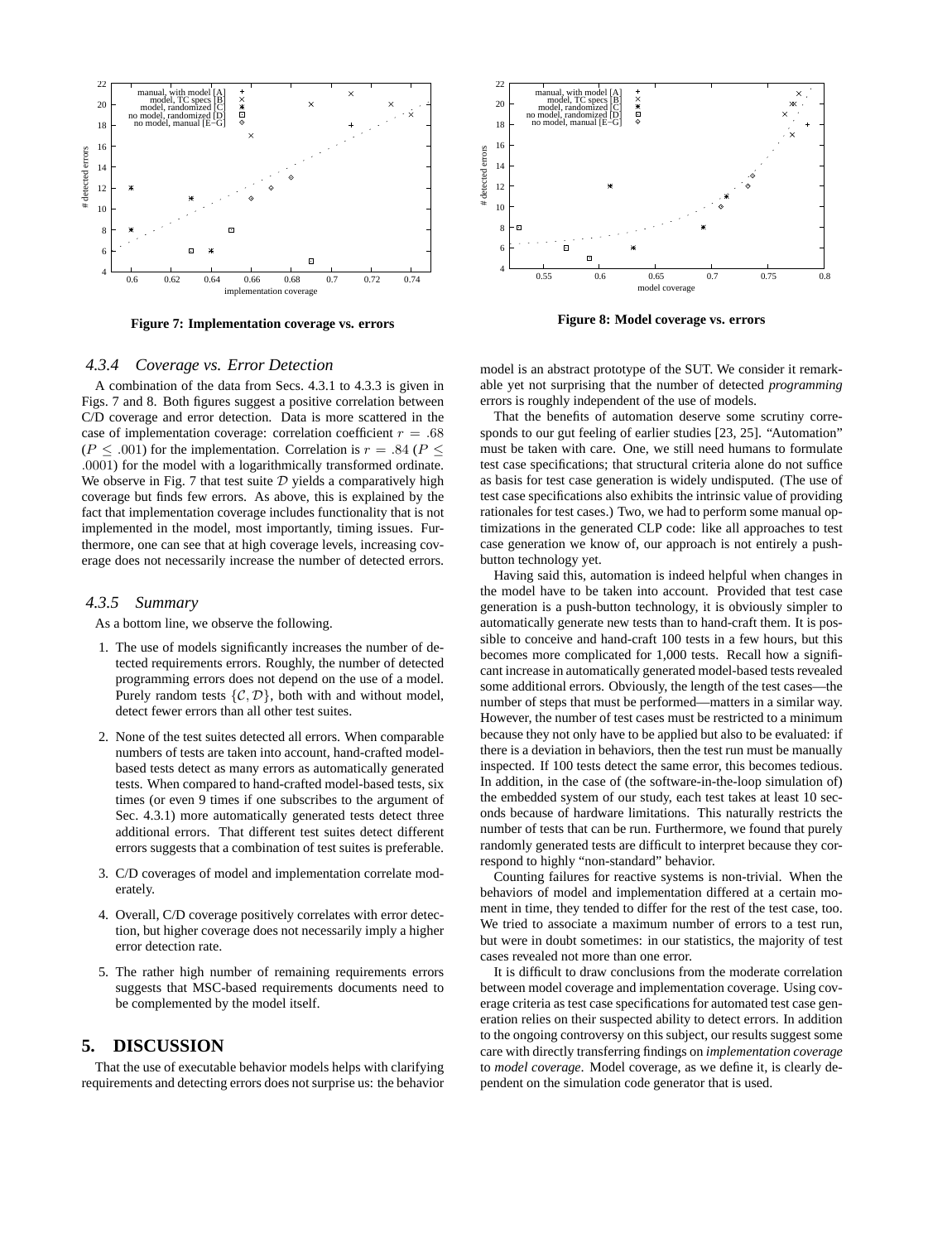One must be careful to generalize. When comparing test suites built by different teams, which is the case for our test suites A and  $G$ , one must take into account the fact that different people in different contexts with different knowledge of the system conceived them (cf. Hamlet's comments [13], and the findings of Hutchins et al. [18] that indicate that test suites derived by different test engineers—or even different test suites derived by the same engineer—vary w.r.t. effectiveness). While we consider it possible to generalize our findings to other event-discrete embedded devices with almost no ordered data types, we cannot say whether the same is true for discrete-continuous embedded systems or business information systems. As mentioned above, it is, in general, likely that the benefits of automation are greater if significantly more tests could be run. This is not always the case for embedded systems.

We are also aware that we used one specific modeling language, and tested an implementation at a certain stage of development. We do not know if our findings generalize for implementations in a more mature state. Furthermore, we cannot judge whether or not different coverage criteria, particularly those based on data flow, exhibit the same characteristics. In terms of test case generation technology, we do not think that our approach is fundamentally different from others (see Sec. 6).

#### **6. RELATED WORK**

Test case generation on the grounds of structural criteria with model checkers or symbolic execution has been proposed by different authors, both for application to models of the implementation and to environment models [16, 24, 1, 15, 23]. AUTOFOCUS models can be subjected to (bounded) model checking, but this was not applicable with the current technology because of the recursive data structures. The model's complexity also inhibited successful application of our own test generation technology for MC/DC [24]. We suspect that even if we tightly restricted the recursive structures, a model checker couldn't cope with the model's complexity.

For a review of model-based test case generators, we refer to earlier work [25].

The present work uses coverage criteria to measure test cases, but not to generate them. Instead, we stick to a combination of using functional test case specifications and random testing [5, 12, 10] which, sooner or later, is used in many test case generators, and which is also induced by the search strategy of model checkers but restrict the sample space by means of test case specifications. In other words, we randomly generate tests for "slices" of the model, and these slices roughly correspond to the main modes of operation. In this sense, we combine functional with random testing. This procedure exhibits the advantage of yielding rationales for test cases. The test case specifications were written after the model was completed, and we hence did not investigate their use in specification documents. In conformance with intuition, among others, the studies by Heimdahl and George [14] and by Hutchins et al. [18] indicate that different test suites with the same coverage may detect fundamentally different numbers of errors.

Heimdahl et al. recently found that coverage-based tests generated by symbolic model checkers must, in terms of failure detection, be regarded with care [15]. Well-known studies [7, 8, 18, 21, 9] are concerned with the failure detection capabilities of coverage criteria. In sum, they are rather inconclusive. Hutchins et al. [18] use test suites that were manually generated on the grounds of the category partition method, and then augmented in order to increase coverage. The others use randomly generated tests, and do not take into account human test selection capabilities. All these studies do not study the relationship between automatically and manually generated tests; instead, the focus is on comparing tests that satisfy coverage criteria on the grounds of control and data flows. The studies of Ntafos [21] and Hutchins et al. [18] are based on mutation testing or fault seeding with the respective inherently critical assumptions. Like Frankl et al. [7, 8], we do not use mutation analysis for measuring effectiveness but, instead, stick to actual errors. All these studies differ from ours in that they are concerned with finding *at least* one—or even the only one—error.

There are few studies that investigate the relationship between model/specification coverage and error detection—with notable exceptions [15, 26]. We use coverage criteria at the level of generated simulation code rather than at the specification level [22, 26] because we don't know of dedicated coverage criteria for EFSMs with complex action languages: full-fledged recursive first-order functional programs in transition guards and assignments.

Finally, Baresel et al. study the relationship between model and implementation coverages [2]: model coverage is not defined by referring to generated code, and they find dedicated model coverage criteria to correlate with classical coverage criteria on generated code.

#### **7. CONCLUSIONS AND FUTURE WORK**

Our study substantiates earlier findings that building a prototype helps with improving requirements specifications. The use of models pays off when it comes to detecting failures by means of model-based tests: two to six times more requirements errors could be found. Recall that we used the model to update the specification MSCs—some MSCs were corrected, seven were added. The rather high number of remaining requirements errors in the implementation—issues that were not clear enough in the specifications and that were not captured by MSCs—suggests a need for complementing MSC-based requirements documents. One could include the model itself into the specification documents. This would require an additional overhead in terms of documentation of the model. One could also include generated tests, as MSCs, into the specification. However, there will always be unspecified parts of the behavior, a consequence of the existential nature of MSCs. A combination of both appears reasonable yet costly.

Programming errors are found more or less regardless of the use of a model. Automated test case generation did not yield more errors when a comparable number of hand crafted model-based tests were applied. However, we found that significantly more tests detect three additional errors, or 11%. We measured coverage at the levels both of the model and the implementation. C/D coverages correlate moderately, likely a consequence of abstractions in the model. On the other hand, both exhibit a positive correlation with error detection. However, increasing C/D coverage does not necessarily imply a larger number of detected errors. This leads us to regard the use of (this) coverage metrics with some skepticism.

In our context, automated test case generation refers to generating tests—input and expected output—from a model and a set of constraints that characterize "interesting" behaviors of the system. These constraints were freely combined into test case specifications. In this sense, we do functional testing with random selection. We did not use structural criteria as test case specifications, and we think that our results might stimulate further research in terms of empirical investigations of the effectiveness of model-based test case generation on the grounds of structural criteria only [15].

We believe that the use of (behavior) models will become increasingly popular in software/systems development. If automated test case generation can, unlike model checking at present, be turned into a push-button technology, it is a valuable add-on to handcrafted tests: if generating, running, and evaluating tests come at no cost, there is no objection to using this technology. To the con